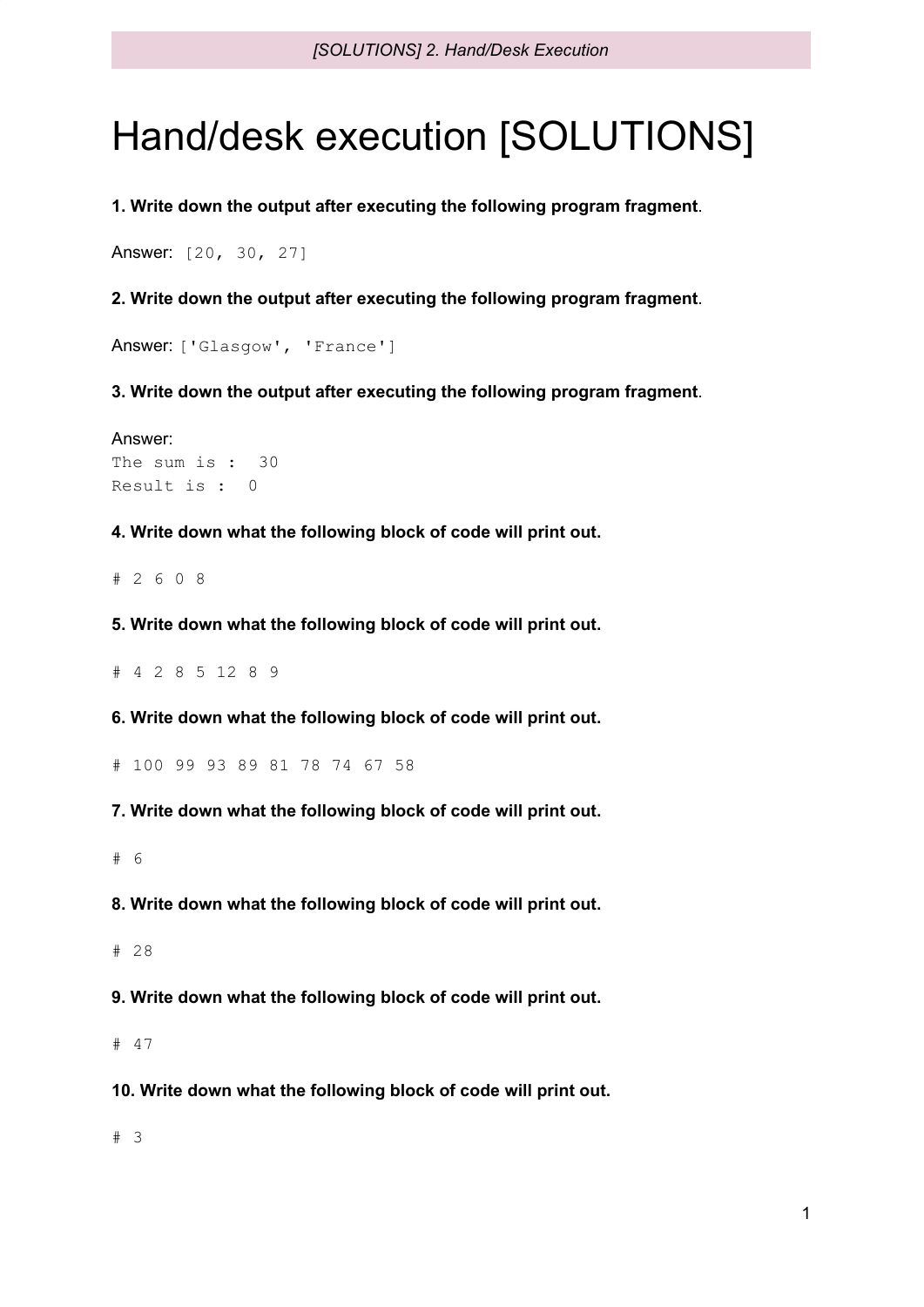**11. Write down the output after executing the following program fragments**.

Answer: 1

**12. Write down the value of result after executing the following code fragment.**

Answer: 8

**13. Write down the value of result after executing the following code fragment.**

Answer: 9

**14. Write down the value of result after executing the following code fragment.**

Answer: 13

**15. Write down the value of result after executing the following code fragment.**

Answer: 7

**16. Write down the value of result after executing the following code fragment.**

Answer: 14

**17. Write down the value of result after executing the following code fragment.**

Answer: crait

**18. Write down the output from the following fragments of code.**

Output: 28

**19. Write down the value of result after executing the following code fragment.**

Answer: 919

**20. Write down the value of result after executing the following code fragment.**

Answer: 16

**21. Write down the value of result after executing the following code fragment.**

Answer: The Return of the Empire (with a space at the end!)

**22. Write down what the following block of code will print out.**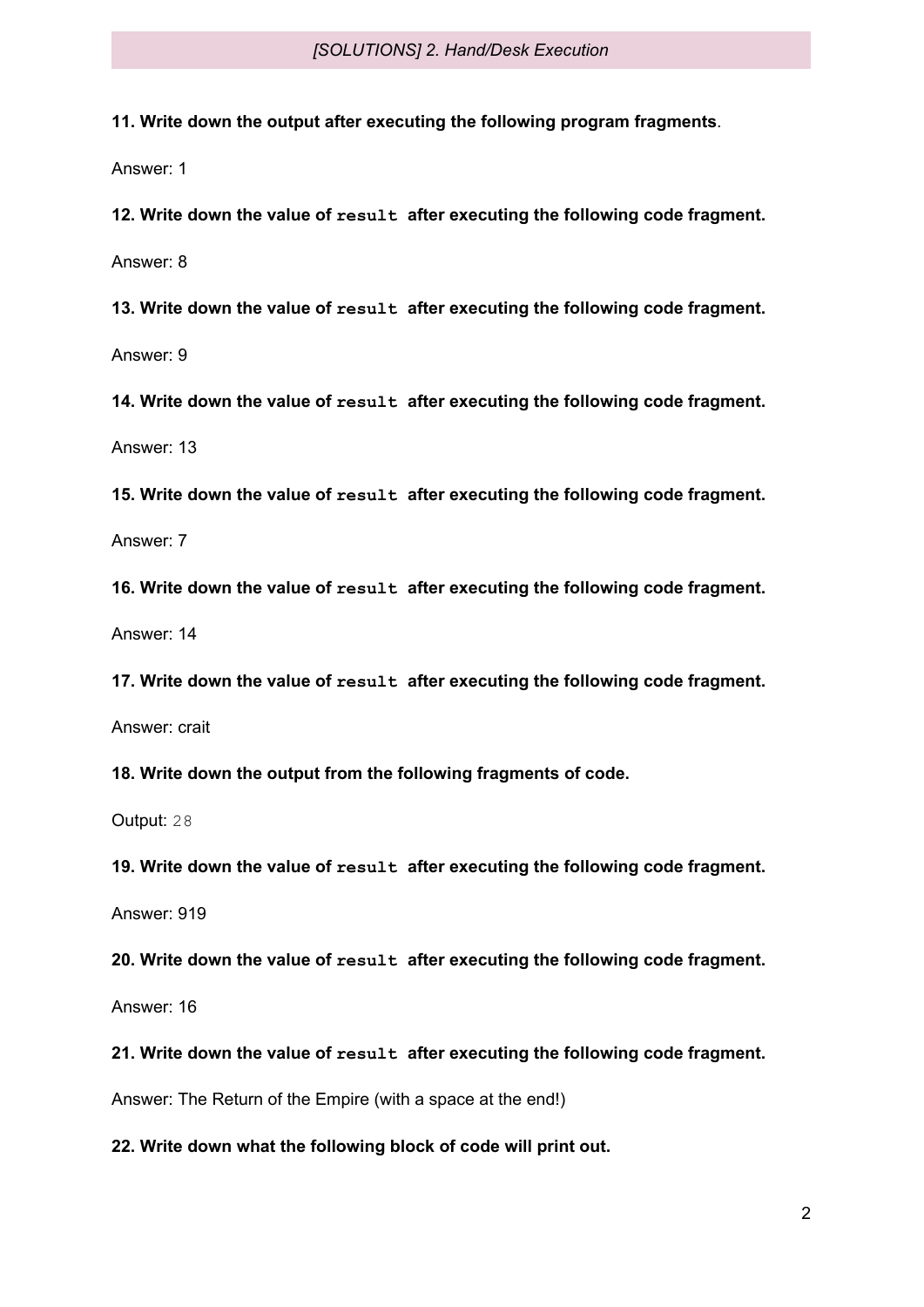## # 8

## **23. Write down what the following block of code will print out.**

Stage results 6 15 14 19 39 38 45 45 63 # 63

## **24. Write down what the following block of code will print out.**

Stage Results i:2 b[i]:10 u:True p:10 ANSWER x2 i:3 b[i]:7 u:False p:7 ANSWER y3 i:4 b[i]:19 u:True p:19 i:5 b[i]:24 u:True p:24 ANSWER x5 i:6 b[i]:20 u:False p:20 ANSWER y6 i:7 b[i]:31 u:True p:31 i:8 b[i]:38 u:True p:38 i:9 b[i]:44 u:True p:44 # x2 y3 x5 y6